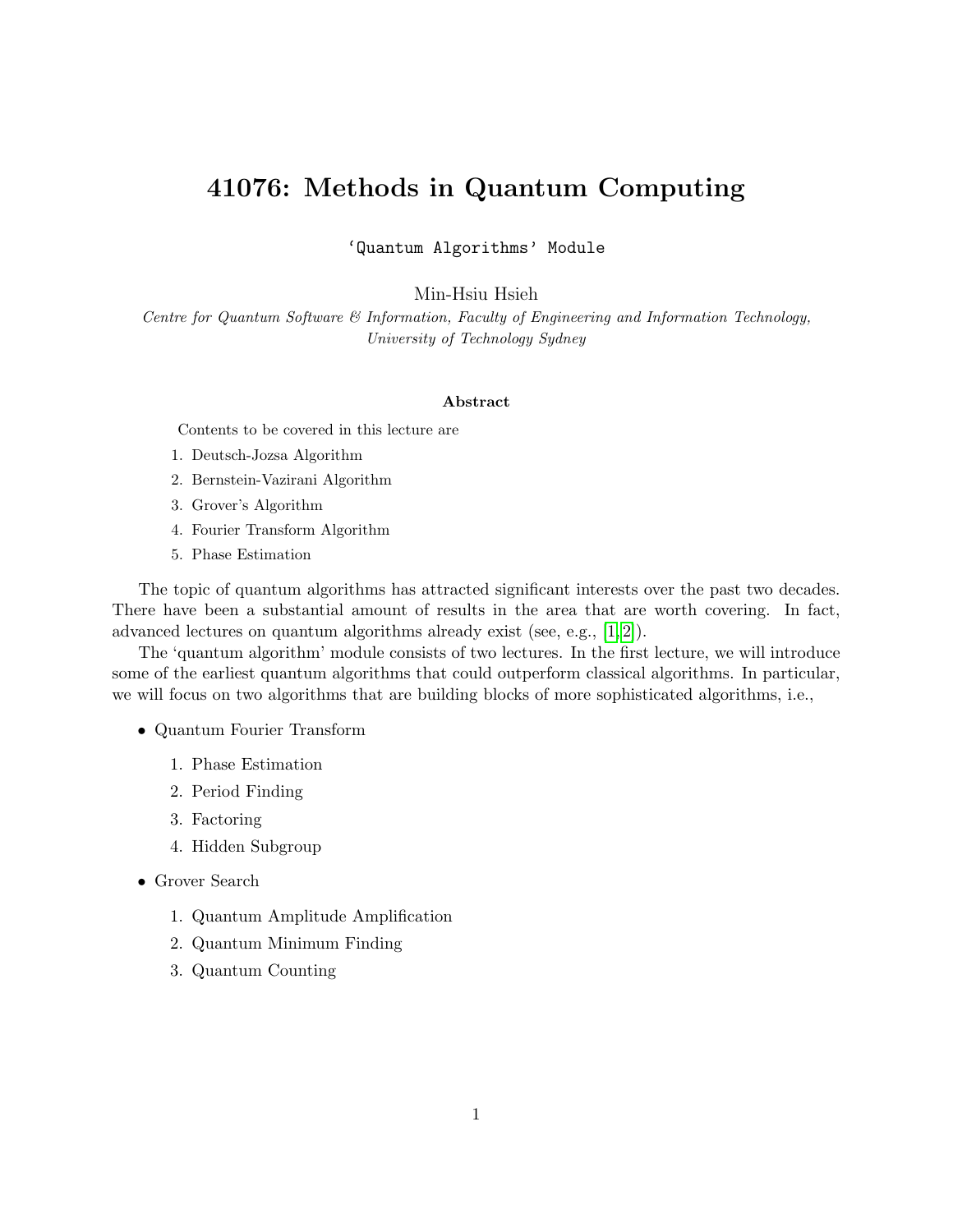### 1 Deutsch-Jozsa Algorithm

**Problem 1** (Deutsch-Jozsa). For  $N = 2^n$ , we are given a promise that the bit string  $x =$  $(x_1, \dots, x_N) \in \mathbb{Z}_2^N$  satisfies one of the following two conditions:

- 1. (constant) all entries  $x_i$  have the same value, or
- 2. (balanced) half the entries are  $\theta$  and the other half are  $\theta$ .

The goal is to find out whether  $\boldsymbol{x}$  is constant or balanced.

Before going to the quantum algorithm for solving this problem, let us first look at the possible classical solutions. In fact, the classical strategy is very simple. If we want 100% accuracy, in the worse case, one has to *query* at least  $\frac{N}{2} + 1$  bits in  $x$ .

It seemed quite counterintuitive in the beginning that there is a quantum algorithm, proposed by Deutsch and Jozsa, which can produce the correct answer with just a single use of quantum oracle (i.e., quantum unitary). The quantum oracle queries the bit string  $x$  only once; hence the Deutsch-Jozsa algorithm has the exponential saving, compared with the classical strategy, in the number of queries to  $x$ .

Define the quantum oracle

$$
O_{\boldsymbol{x}} : |i\rangle \otimes |b\rangle \to |i\rangle \otimes |b \oplus x_i\rangle \tag{1}
$$

where  $i \in [N], b \in \mathbb{Z}_2$  and  $\oplus$  is the binary addition.

Exercise 2. Show that

<span id="page-1-1"></span>
$$
O_{\boldsymbol{x}}|i\rangle \otimes |-\rangle = (-1)^{x_i}|i\rangle \otimes |-\rangle,\tag{2}
$$

where  $|-\rangle = \frac{1}{\sqrt{2}}$  $\frac{1}{2}(|0\rangle - |1\rangle).$ 

<span id="page-1-0"></span>The quantum circuit for the Deutsch-Jozsa algorithm is depicted in Figure [1.](#page-1-0)



Figure 1: The Deutsch-Jozsa Algorithm.

At the step  $t_1$ , the quantum circuit prepares the quantum state

$$
|\Psi_{t_1}\rangle = \left(\frac{1}{\sqrt{N}} \sum_{i=0}^{N-1} |i\rangle\right) \otimes |-\rangle. \tag{3}
$$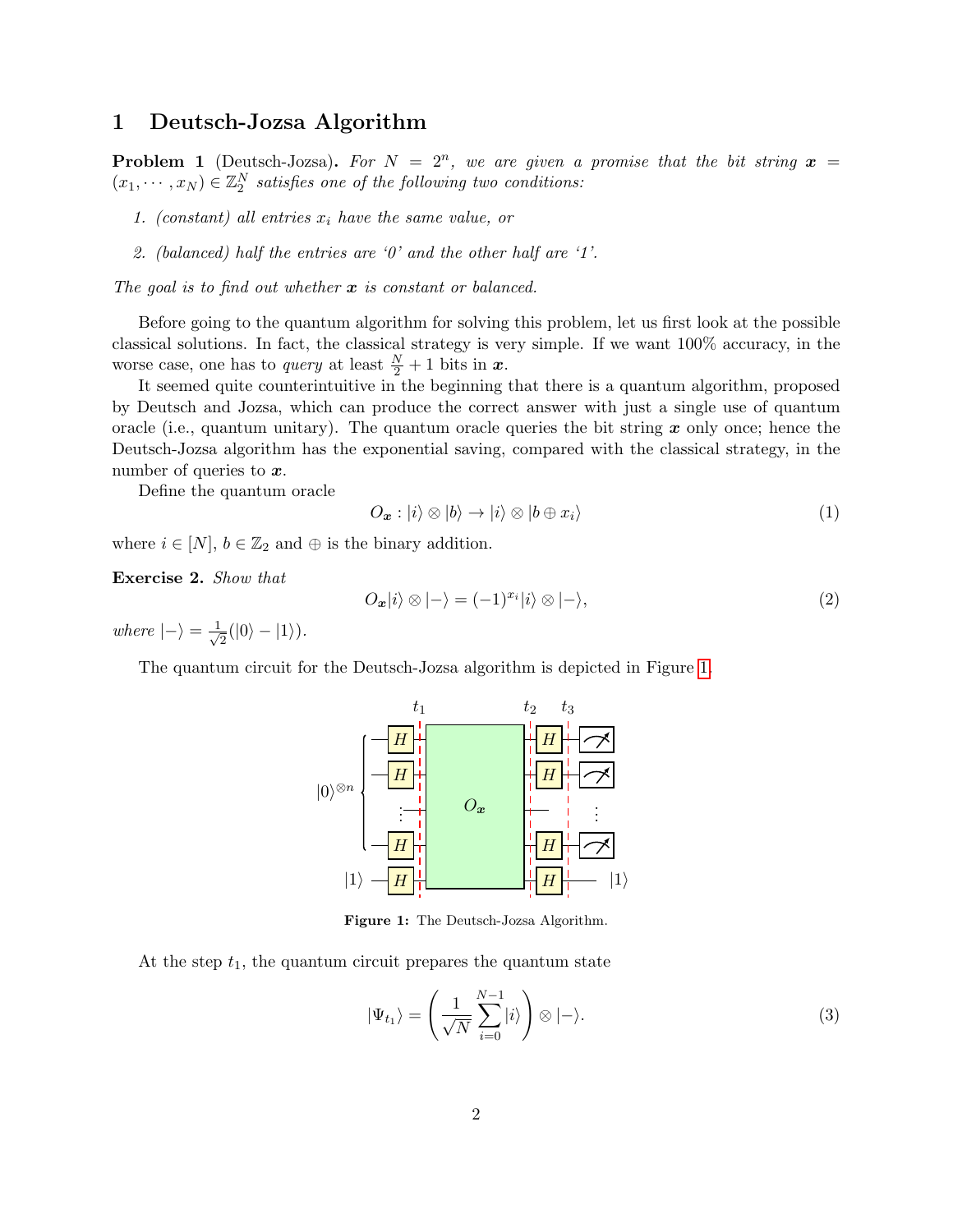At the step  $t_2$ , the quantum state becomes

$$
|\Psi_{t_2}\rangle = O_{\boldsymbol{x}}|\Psi_{t_1}\rangle \tag{4}
$$

$$
= \frac{1}{\sqrt{N}} \sum_{i=0}^{N-1} (-1)^{x_i} |i\rangle \otimes |-\rangle \tag{5}
$$

where the second line employs Eq. [\(2\)](#page-1-1).

Exercise 3. Show that

$$
H^{\otimes n}|i\rangle = \frac{1}{\sqrt{N}} \sum_{j} (-1)^{i \cdot j} |j\rangle.
$$
 (6)

At the step  $t_3$ , the quantum state is

$$
|\Psi_{t_3}\rangle = H^{\otimes (n+1)} |\Psi_{t_2}\rangle
$$
\n<sup>(7)</sup>

$$
= \frac{1}{N} \sum_{i=0}^{N-1} (-1)^{x_i} \sum_{j=0}^{N-1} (-1)^{i \cdot j} |j\rangle \otimes |1\rangle.
$$
 (8)

$$
= \left(\frac{1}{N} \sum_{i=0}^{N-1} (-1)^{x_i} |0\rangle \otimes |1\rangle \right) + \left(\sum_{i=0}^{N-1} \sum_{j \neq 0} \text{Remaining Terms} \right). \tag{9}
$$

Finally, we can compute the probability of measuring the computational basis. In particular, the probability of seeing outcome '0' is

$$
\Pr\{\text{Outcome 0}\} \quad = \quad \left| \frac{1}{N} \sum_{i=0}^{N-1} (-1)^{x_i} \right|^2 \tag{10}
$$

$$
= \begin{cases} 1, \text{if } x \text{ is constant} \\ 0, \text{if } x \text{ is balanced} \end{cases} . \tag{11}
$$

Before ending this section, I would like to emphasize that if we allow some small error probability in deciding whether  $x$  is constant or balance in the classical setting, the quantum advantage of Deutsch-Jozsa algorithm will disappear completely.

### 2 Bernstein-Vazirani Problem

**Problem 4** (Bernstein-Vazirani). For  $N = 2^n$ , we are given  $x = (x_1, \dots, x_N) \in \mathbb{Z}_2^N$  with the promise that there exists some unknown  $\mathbf{a} \in \mathbb{Z}_2^n$  such that  $x_i = (i \cdot \mathbf{a}) \mod 2$ . The goal is to decide  $\boldsymbol{a}$ .

The Bernstein-Vazirani can be solved in the exact same way as the Deutsch-Jozsa algorithm. Hence, I will leave it as an exercise.

Exercise 5. Outline the steps for the Bernstein-Vazirani algorithm.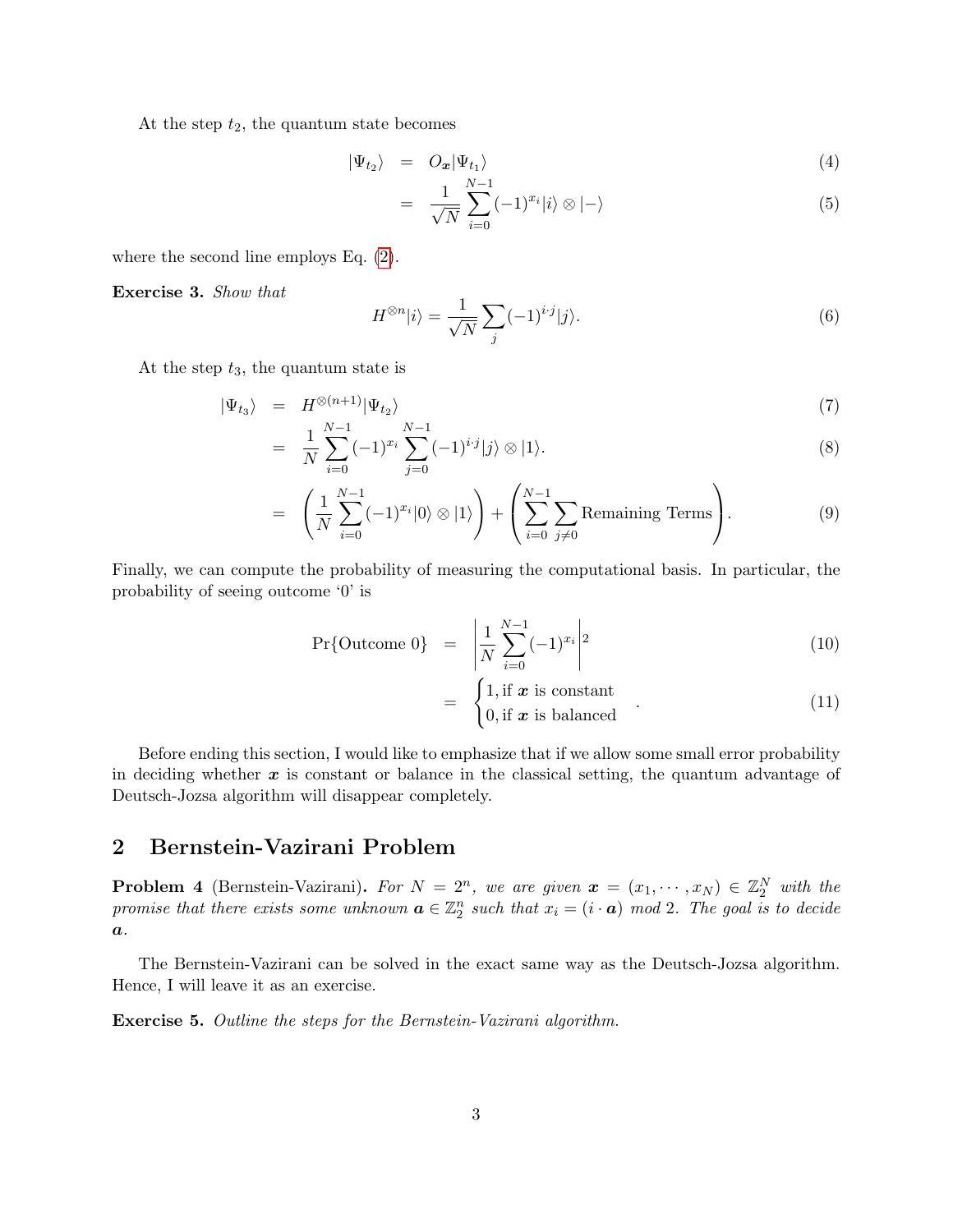### 3 Grover's Search Algorithm

**Problem 6** (The search problem). For  $N = 2^n$ , we are given a marked item  $\mathbf{w} \in \mathbb{Z}_2^N$ , and the goal is to locate w.

The classical solution is easy to see. In the worse case, the algorithm has to check all N item in order to find x.

In the quantum setting, we are given an oracle  $U$ <sub>G</sub> so that

$$
U_{\mathbf{G}}|\mathbf{x}\rangle = \begin{cases} -|\mathbf{x}\rangle, & \text{if } \mathbf{x} = \mathbf{w} \\ |\mathbf{x}\rangle, & \text{otherwise} \end{cases} \tag{12}
$$

In other words, the Grover's oracle can add a phase to the target element  $|\psi\rangle$ . We can see that

<span id="page-3-1"></span>
$$
U_{\rm G} = I - 2|\mathbf{w}\rangle\langle\mathbf{w}|.\tag{13}
$$

We will also define a *diffusion* operator as follows:

<span id="page-3-2"></span>
$$
U_{\rm d} = 2|\mathbf{s}\rangle\langle\mathbf{s}| - I,\tag{14}
$$

where

$$
|s\rangle = \frac{1}{\sqrt{N}} \sum_{i=0}^{N-1} |i\rangle.
$$
 (15)

Note that the diffusion operator can be easily implemented as follows:

$$
U_{\mathbf{d}} = H^{\otimes n} (2|0\rangle\langle 0|^{\otimes n} - I) H^{\otimes n}.
$$
\n(16)

<span id="page-3-0"></span>The quantum circuit for the Grover's search algorithm is illustrated in Figure [2,](#page-3-0) where  $U_G$  and  $U<sub>d</sub>$  are given in Eqs. [\(13\)](#page-3-1) and [\(14\)](#page-3-2), respectively. The Grover's algorithm has the following steps.



Figure 2: The Grover's Algorithm.

At the step  $t_1$ , the algorithm prepares a uniform superposition state:

$$
|\Psi_{t_1}\rangle = H^{\otimes n}|0\rangle^{\otimes n} = \left(\frac{1}{\sqrt{N}}\sum_{i=0}^{N-1}|i\rangle\right) \equiv |\mathbf{s}\rangle. \tag{17}
$$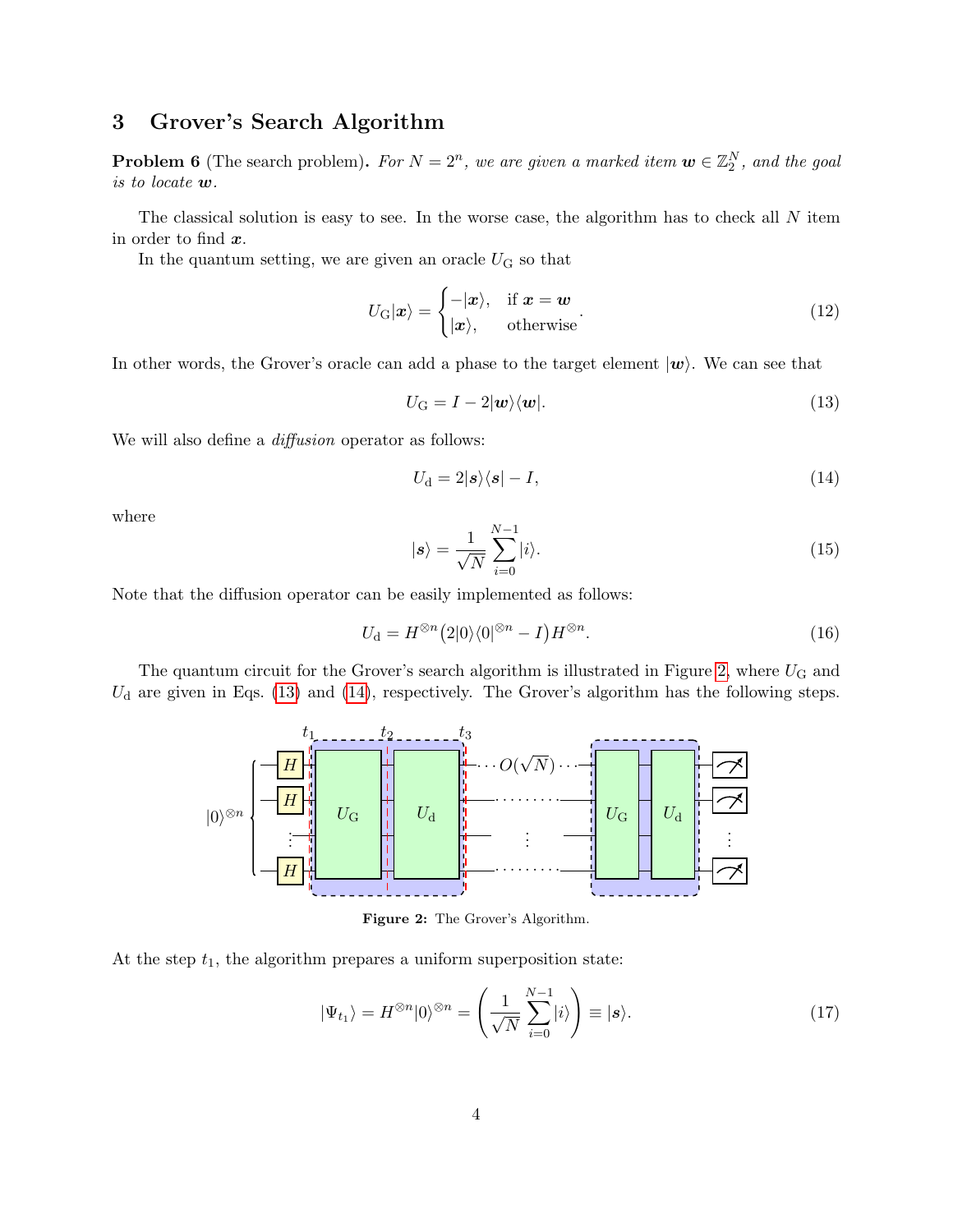At the step  $t_2$ , the protocol employs the Grover's oracle  $U$ <sup>C</sup>:

$$
\begin{array}{rcl}\n\vert \Psi_{t_2} \rangle & = & U_{\mathrm{G}} \vert \Psi_{t_1} \rangle \\
& = & \vert s \rangle - \frac{2}{\sqrt{N}} \vert \bm{w} \rangle,\n\end{array} \tag{18}
$$

because  $\langle s|w\rangle = \frac{1}{\sqrt{2}}$  $\frac{1}{N}$ . At the step  $t_3$ , the protocol employs the diffusion oracle  $U_d$ :

$$
|\Psi_{t_3}\rangle = U_{\rm d}|\Psi_{t_2}\rangle \tag{19}
$$

$$
= (2|\mathbf{s}\rangle\langle\mathbf{s}| - I) \left(|\mathbf{s}\rangle - \frac{2}{\sqrt{N}}|\mathbf{w}\rangle\right) \tag{20}
$$

$$
= \left(\frac{N-4}{N}|s\rangle\right) + \frac{2}{\sqrt{N}}|w\rangle. \tag{21}
$$

We say that "one iteration" of the Grover's search algorithm consists of the employment of  $U$ <sub>G</sub> followed by  $U_d$ . In the following, we aim to prove show that (i) the protocol can find the target w with  $O(\sqrt{N})$  iterations with successful probability  $\approx 1$  and (ii) this is optimal given access to quantum computers.

<span id="page-4-0"></span>

Figure 3: Geometric illustration of Grover's search procedure

The easiest way to prove statement (i) is by the following geometric argument in Figure [3.](#page-4-0) Denote

$$
\left|w^{\perp}\right\rangle = \frac{1}{\sqrt{N-1}}\sum_{x\neq w}|x\rangle.
$$

One can see that the uniform superposition state  $|s\rangle$  at the step  $t_1$  can be decomposed into

$$
|s\rangle = \sqrt{\frac{1}{N}}|w\rangle + \sqrt{\frac{N-1}{N}}|w^{\perp}\rangle, \qquad (22)
$$

and the angle  $\theta$  in Figure [3a](#page-4-0) corresponds to

$$
\sin \theta = \sqrt{\frac{1}{N}}, \qquad \cos \theta = \sqrt{\frac{N-1}{N}}.
$$
\n(23)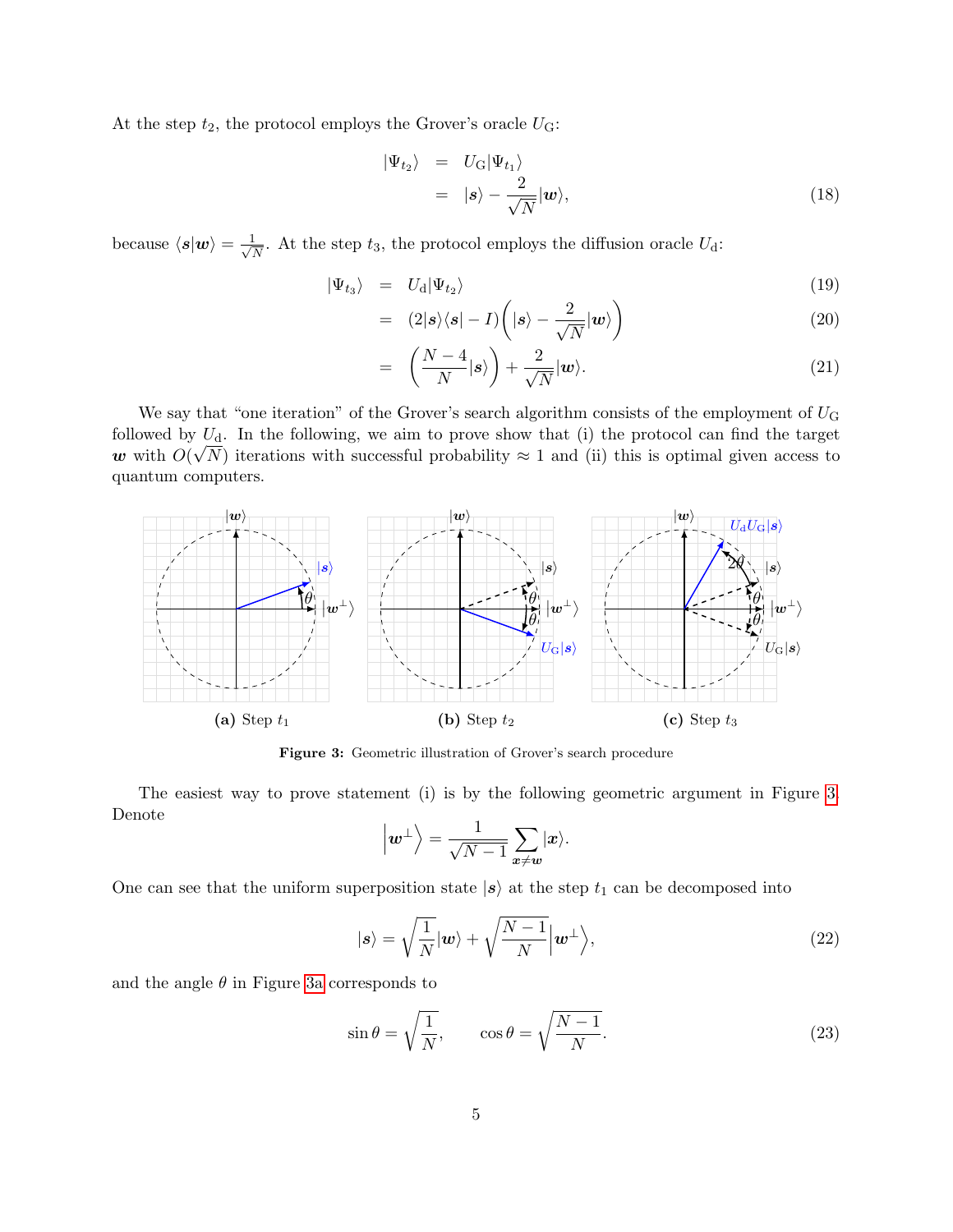At the second step  $t_2$ , application of  $U_G$  leads to

<span id="page-5-0"></span>
$$
U_{\rm G}|s\rangle = -\sqrt{\frac{1}{N}}|w\rangle + \sqrt{\frac{N-1}{N}}|w^{\perp}\rangle = -\sin\theta|w\rangle + \cos\theta|w^{\perp}\rangle.
$$
 (24)

Geometrically, the oracle  $U_G$  reflects the vector  $|s\rangle$  along the axis  $|w^{\perp}\rangle$  in Figure [3b.](#page-4-0) Finally, application of  $U_{\rm d}$  at the third step  $t_3$  to Eq. [\(24\)](#page-5-0) is equivalent to reflect the state  $U_{\rm G}|s\rangle$  along the axis  $|s\rangle$ . Therefore, the application of  $U_dU_g$  yields

$$
U_{\rm d}U_{\rm G}|\boldsymbol{s}\rangle = \sin 3\theta|\boldsymbol{w}\rangle + \cos 3\theta\Big|\boldsymbol{w}^{\perp}\Big\rangle. \tag{25}
$$

By induction, after  $k$  iterations, we have

$$
(U_{\mathbf{d}}U_{\mathbf{G}})^k|\mathbf{s}\rangle = \sin(2k+1)\theta|\mathbf{w}\rangle + \cos(2k+1)\theta\Big|\mathbf{w}^{\perp}\Big\rangle. \tag{26}
$$

If we measure after k iterations, the probability of obtaining the target element  $w$  is

$$
p_k := \Pr\{\mathbf{w} \text{ appears}\} = \sin((2k+1)\theta)^2. \tag{27}
$$

If we choose  $k = \frac{\pi}{4\theta} - \frac{1}{2}$  $\frac{1}{2}$ , then the Grover's algorithm will produce the state  $|\mathbf{w}\rangle$  with certainty because  $p_k = 1$ . However  $k = \frac{\pi}{4\theta} - \frac{1}{2}$  will unlikely be an integer, but we can still show that if  $\tilde{k}$  is an integer closest to k and  $1 \ll N$ , then the failure probability decays proportional to N:

$$
1 - p_{\tilde{k}} = \cos((2\tilde{k} + 1)\theta)^2
$$
  
\n
$$
= \cos((2k+1)\theta + 2(\tilde{k} - k)\theta)^2
$$
  
\n
$$
= \cos(\pi/2 + 2(\tilde{k} - k)\theta)^2
$$
  
\n
$$
= \sin(2(\tilde{k} - k)\theta)^2
$$
  
\n
$$
\leq \sin(\theta)^2
$$
  
\n
$$
= \frac{1}{N},
$$
\n(28)

where the first inequality follows because  $|k - \tilde{k}| \leq 1/2$ . Since  $\arcsin \theta \geq \theta$ , then

$$
\tilde{k} \le \frac{\pi}{4\theta} = \frac{\pi}{4}\sqrt{N}.\tag{29}
$$

Hence, we can see that the number of iteration is  $O($ √  $N).$ 

**Exercise 7.** Prove that quantum search algorithms with number of queries less than  $O($ √ N) can not be optimal.

Exercise 8 (Quantum amplitude amplification algorithm). Let

$$
|\psi\rangle = \sin \theta |\psi_{=} \rangle + \cos \theta |\psi_{\perp}\rangle,
$$

where  $\langle \psi_{=}|\psi_{\perp}\rangle = 0$ , and let the projector  $P|\psi_{=} \rangle = |\psi_{=} \rangle$  Let  $U_A = U_{\psi}U_P$ , where

$$
U_{\psi} = I - 2|\psi\rangle\langle\psi| \tag{30}
$$

$$
U_P = 2P - I. \tag{31}
$$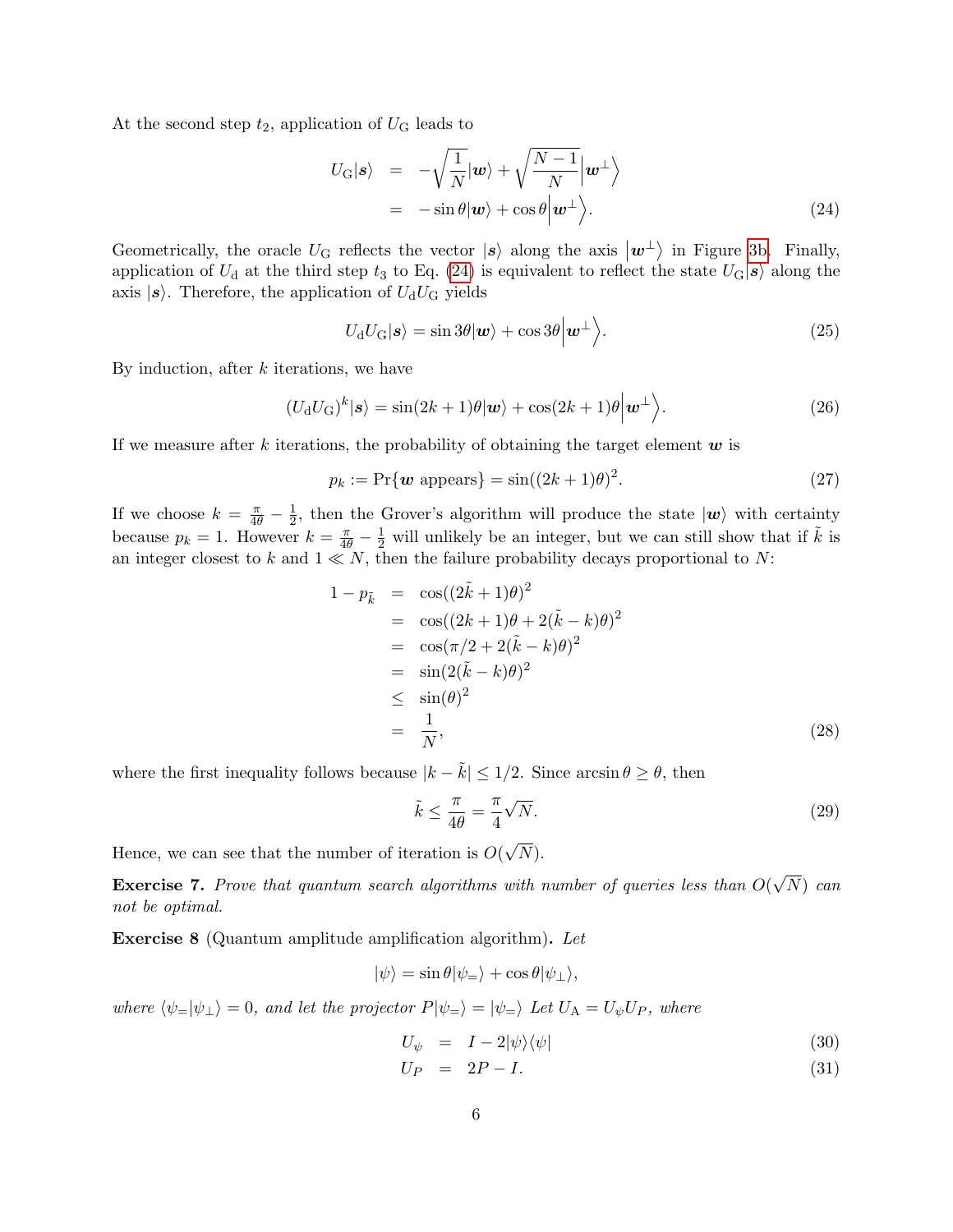Show that

$$
(U_A)^k |\psi\rangle = \sin((2k+1)\theta) |\psi_{=}\rangle + \cos((2k+1)\theta) |\psi_{\perp}\rangle,
$$

and the largest amplitude on  $|\psi_{=} \rangle$  can be achieved with  $k \approx O(\epsilon)$ N). In other words, the oracle  $U_A$ can amplify the amplitude of the constituent state  $|\psi_{=} \rangle$  with suitably chosen k.

**Exercise 9** (Quantum minimum finding algorithm, [\[3\]](#page-10-2)). Given an unordered list  $\{f(i)\}_{i=1}^N$  with N items, the goal of the minimum finding algorithm is to find an index  $k^*$ , i.e.,

<span id="page-6-0"></span>
$$
k^* = \arg\min_{i \in [N]} f(i) . \tag{32}
$$

Show that there exists a quantum algorithm that finds the index  $k^*$  defined in Eqn. [\(32\)](#page-6-0) with probability at least  $1/2$  with  $O(\sqrt{N})$  queries.

#### 4 Quantum Fourier Transform

The discrete Fourier transform of a set  $\{x_0, \dots, x_{N-1}\}$  of N elements is defined as

<span id="page-6-1"></span>
$$
X_k = \frac{1}{\sqrt{N}} \sum_{j=0}^{N-1} x_j e^{\frac{i2\pi}{N}jk}.
$$
\n(33)

**Exercise 10.** Let  $X_k$  be Fourier transform of  $\{x_k\}_{k\in[N]}$ . Then

$$
\sum_{n=0}^{N-1} |x_n|^2 = \frac{1}{N} \sum_{k=0}^{N-1} |X_k|^2.
$$
\n(34)

<span id="page-6-2"></span>**Exercise 11.** For  $N = 2^n$ , the runtime to compute  $X_k$  is  $O(N \log N)$ .

In the following, we will denote

$$
\omega_N := e^{\frac{i2\pi}{N}} \tag{35}
$$

the N-th root of unity. Let  $U_{\text{F}}$  be the square matrix whose  $(i, j)$ -th element is  $\frac{1}{\sqrt{2}}$  $\frac{1}{\overline{N}}\omega_{N}^{ij}$  $_N^{\imath\jmath}.$ 

**Exercise 12.** Show that  $U_F$  is unitary.

The definition of Fourier transform in Eq. [\(33\)](#page-6-1) can be extended to the quantum setting

$$
|\Psi_k\rangle := U_{\mathcal{F}}|k\rangle = \frac{1}{\sqrt{N}} \sum_{j=0}^{N-1} e^{\frac{i2\pi}{N}jk} |j\rangle.
$$
 (36)

It is crucial to note that the state  $|\Psi_k\rangle$  is a product state when  $N = 2^n$ . Therefore there exists an efficient quantum circuit to prepare this state. To show that, consider the binary representation of  $k \equiv (k_1, \dots, k_n) \in [N]$ , where  $k_1$  is the most significant bit, i.e.,

$$
k = k_1 2^{n-1} + k_2 2^{n-2} + \dots + k_n 2^0,
$$
\n(37)

and we write

$$
k/2^n = 0.k_1k_2\cdots k_n = \sum_{\ell=1}^n k_{\ell}2^{-\ell}.
$$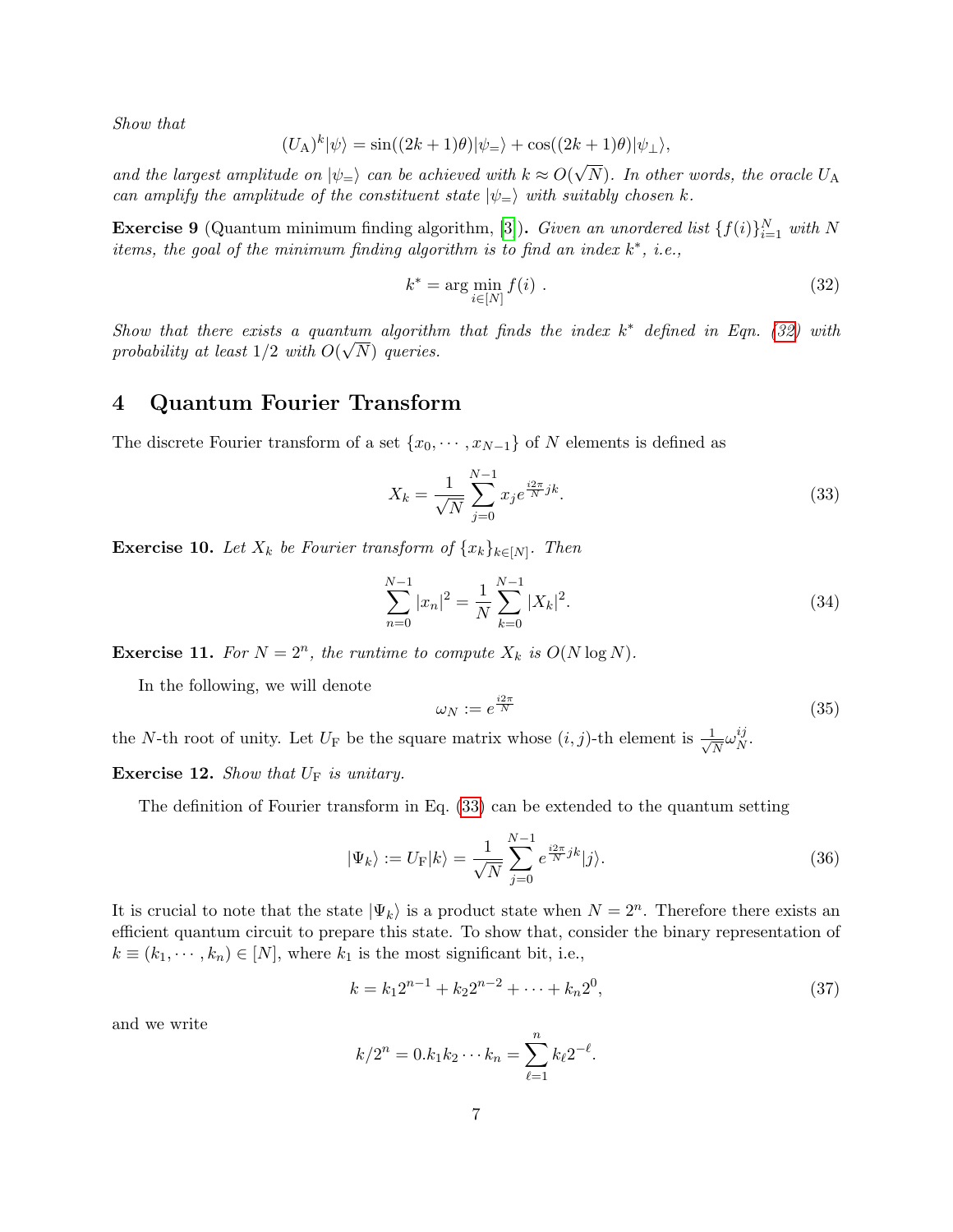Take for example,  $k = 5 = (1, 0, 1)$  and  $n = 3$ , therefore  $5/8 = 0.101$ . Thus

<span id="page-7-0"></span>
$$
\begin{split}\n|\Psi_{k}\rangle &= \frac{1}{\sqrt{N}} \sum_{j=0}^{N-1} e^{i2\pi j k/2^{n}} |j\rangle \\
&= \frac{1}{\sqrt{2^{n}}} \sum_{j_{1}=0}^{1} \cdots \sum_{j_{n}=0}^{1} e^{i2\pi (\sum_{\ell=1}^{n} j_{\ell}/2^{-\ell})k} |j_{1}, j_{2}, \cdots, j_{n}\rangle \\
&= \frac{1}{\sqrt{2^{n}}} \sum_{j_{1}=0}^{1} \cdots \sum_{j_{n}=0}^{1} \bigotimes_{\ell=1}^{n} e^{i2\pi j_{\ell}k/2^{-\ell}} |j_{\ell}\rangle \\
&= \frac{1}{\sqrt{2^{n}}} \bigotimes_{\ell=1}^{n} \left[ \sum_{j_{\ell}=0}^{1} e^{i2\pi j_{\ell}k/2^{-\ell}} |j_{\ell}\rangle \right] \\
&= \bigotimes_{\ell=1}^{n} \frac{1}{\sqrt{2}} \Big( |0\rangle + e^{i2\pi k/2^{\ell}} |1\rangle \Big), \\
&:= \bigotimes_{\ell=1}^{n} |\Phi_{\ell}\rangle,\n\end{split} \tag{38}
$$

where in the last line we denote

$$
|\Phi_{\ell}\rangle := \frac{1}{\sqrt{2}} \Big( |0\rangle + e^{i2\pi k/2^{\ell}} |1\rangle \Big), \tag{39}
$$

and  $k/2^{\ell} = 0.k_{n-\ell-1}\cdots k_n$ , the  $\ell$  least significant bits of k because the first  $n-\ell$  most significant bits of k have no effect on the value  $(e^{i2\pi m} = 1$  for  $m \in \mathbb{N}$ ).

<span id="page-7-1"></span>

Figure 4: Circuit for quantum Fourier transform.

The implementation of Eq. [\(38\)](#page-7-0) is given in Figure [4,](#page-7-1) where

$$
R_m = \begin{pmatrix} 1 & 0 \\ 0 & e^{i2\pi/2m} \end{pmatrix}.
$$
 (40)

At the step  $t_1$ , the quantum state is transformed into

<span id="page-7-2"></span>
$$
|k_1\rangle \otimes \cdots \otimes |k_n\rangle \to \frac{1}{\sqrt{2}}\Big(|0\rangle + e^{i2\pi 0.k_1}|1\rangle\Big) \otimes |k_2\rangle \otimes \cdots \otimes |k_n\rangle, \tag{41}
$$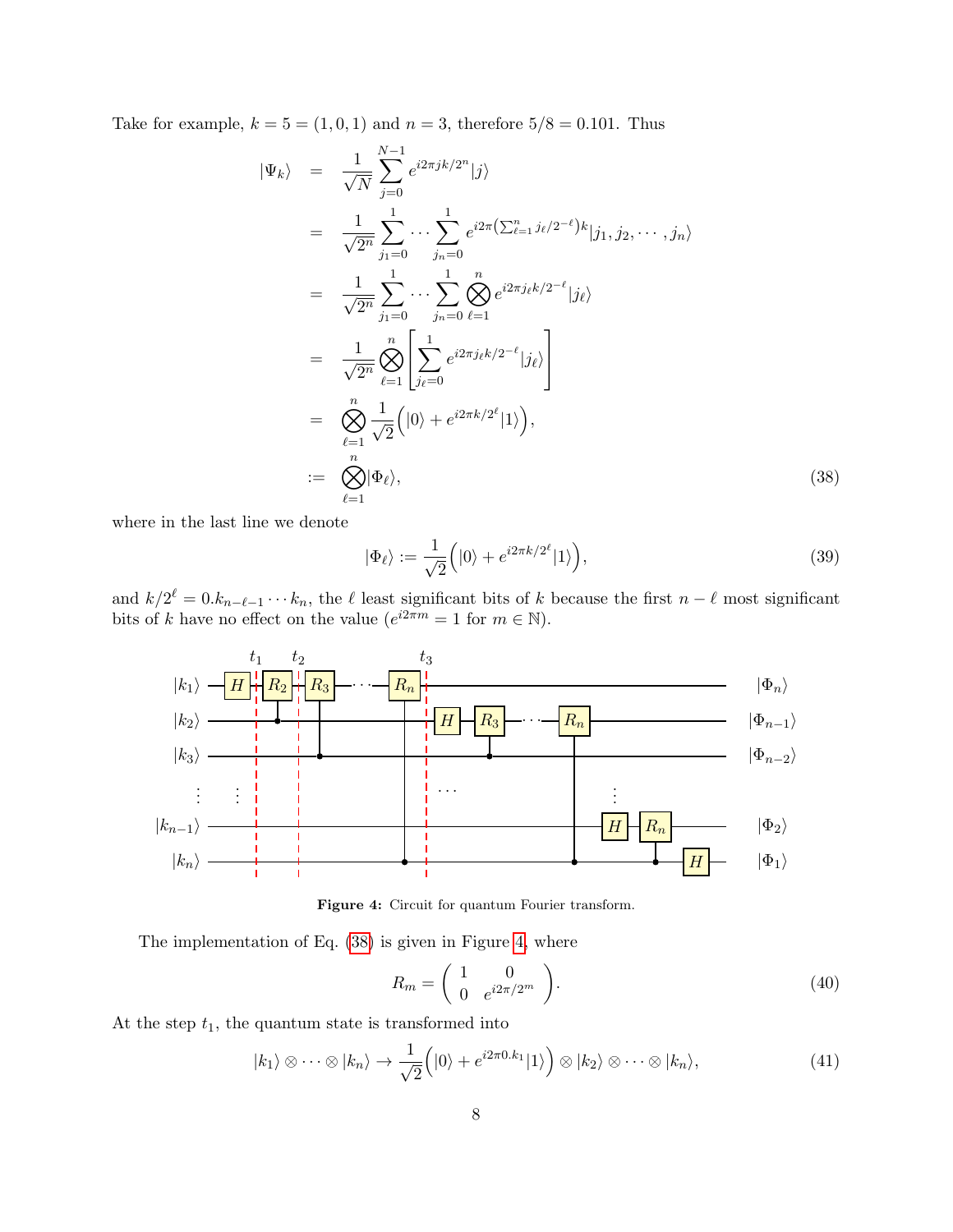because

$$
e^{i2\pi 0.k_1} = e^{i2\pi \frac{k_1}{2}} = \begin{cases} -1 & \text{when } k_1 = 1\\ 1 & \text{when } k_1 = 0 \end{cases}
$$
 (42)

At the step  $t_2$ , we have

<span id="page-8-0"></span>
$$
\frac{1}{\sqrt{2}}\left(|0\rangle + e^{i2\pi(0.1k_1k_2)}|1\rangle\right) \otimes |k_2\rangle \otimes \cdots \otimes |k_n\rangle,\tag{43}
$$

because when  $k_2 = 0$ , the state in Eq. [\(43\)](#page-8-0) is the same as Eq. [\(41\)](#page-7-2), and when  $k_2 = 1$ , a phase of  $e^{i2\pi/2^2}$  is applied. Following the same derivation, the state at the step  $t_3$  will become

$$
\frac{1}{\sqrt{2}}\left(|0\rangle + e^{i2\pi 0.k_1k_2\cdots k_n}|1\rangle\right) \otimes |k_2\rangle \otimes \cdots \otimes |k_n\rangle. \tag{44}
$$

We can see that the number of gates in Figure [4](#page-7-1) is

$$
n + (n - 1) + \dots + 1 = \frac{n(n + 1)}{2},\tag{45}
$$

that is exponentially less than the classical fast Fourier transform which requires  $O(n2^n)$  gates (Exercise [11\)](#page-6-2).

### 5 Phase Estimation

In this section, we will introduce the quantum phase estimation protocol. The crucial component of the quantum phase estimation protocol is the quantum Fourier transform.

**Problem 13.** Given a unitary U and its eigenvector  $|v\rangle$ , estimate the corresponding eigenvalue  $\lambda = e^{i2\pi\varphi}$ .

Theorem 14. The quantum phase estimation algorithm, illustrated in Figure [5,](#page-8-1) can estimate the value of  $\varphi$  to the additive error  $\varepsilon$  with high probability, using  $O(\log(\frac{1}{\varepsilon}))$  qubits and  $O(\frac{1}{\varepsilon})$  $\frac{1}{\varepsilon}$ ) controlled-U operations.

<span id="page-8-1"></span>

Figure 5: Quantum Phase Estimation.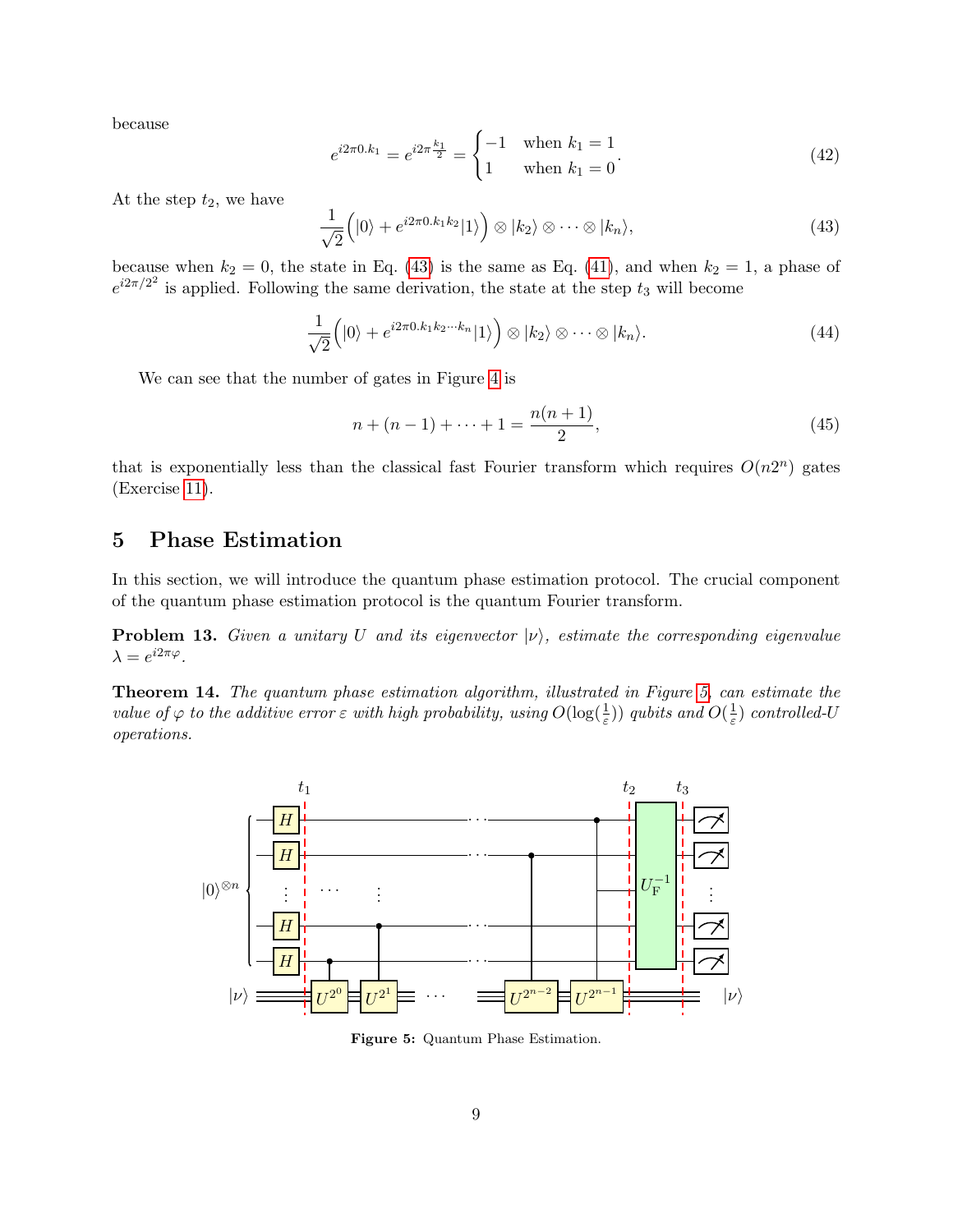*Proof.* Let  $N = 2^n$ . At the step  $t_1$ , the overall state is

$$
|\Psi_{t_1}\rangle = \left(\frac{1}{\sqrt{N}}\sum_{k=0}^{N-1}|k\rangle\right) \otimes |\nu\rangle. \tag{46}
$$

Since  $U|\nu\rangle = e^{i2\pi\varphi}|\nu\rangle$ , we have

$$
U^{2^j}|\nu\rangle = e^{i2\pi 2^j \varphi}|\nu\rangle.
$$
\n(47)

Then the overall state at the step  $t_{\rm 2}$  is

$$
|\Psi_{t_2}\rangle = \left(\frac{1}{\sqrt{N}} \sum_{k=0}^{N-1} e^{i2\pi\varphi k} |k\rangle\right) \otimes |\nu\rangle.
$$
 (48)

At the step  $t_3$ , the overall state is

$$
|\Psi_{t_3}\rangle = (U_{\mathcal{F}}^{-1} \otimes I)|\Psi_{t_2}\rangle = \left(\frac{1}{N} \sum_{y=0}^{N-1} \sum_{k=0}^{N-1} e^{\frac{i2\pi k}{N}(N\varphi - y)}|y\rangle\right) \otimes |\nu\rangle.
$$
 (49)

Finally, the probability of obtaining the outcome  $a \in [N]$  is

$$
\Pr\{\text{Outcome }a\} \quad = \quad \left| \langle a | \frac{1}{N} \sum_{y=0}^{N-1} \sum_{k=0}^{N-1} e^{\frac{i2\pi k}{N} (N\varphi - y)} |y \rangle \right|^{2} \tag{50}
$$

$$
= \left| \frac{1}{N} \sum_{k=0}^{N-1} e^{\frac{i2\pi k}{N} (N\varphi - a)} \right|^{2}
$$
\n
$$
(51)
$$

$$
= \begin{cases} 1 & N\varphi = a \\ \left| \frac{1}{N} \sum_{k=0}^{N-1} e^{\frac{i2\pi k}{N} \delta} \right|^{2} & N\varphi - a = \delta \neq 0 \end{cases}
$$
 (52)

For the ideal case where  $N\varphi = a$  is an integer, the estimation is exact. However, when  $N\varphi - a =$  $\delta\neq 0,$  we can show that

$$
\Pr\{\text{Outcome }a\} \quad = \quad \left| \frac{1}{N} \sum_{k=0}^{N-1} e^{\frac{i2\pi k}{N} \delta} \right|^{2} \tag{53}
$$

$$
= \frac{1}{N^2} \left| \frac{1 - e^{i2\pi\delta}}{1 - e^{\frac{i2\pi}{N}\delta}} \right|^2 \tag{54}
$$

$$
= \frac{1}{N^2} \frac{|\sin \pi \delta|^2}{|\sin \frac{\pi \delta}{N}|^2} \tag{55}
$$

$$
\geq \frac{|\sin \pi \delta|^2}{|\pi \delta|^2} \tag{56}
$$

$$
\geq \frac{|2\delta|^2}{|\pi\delta|^2} \tag{57}
$$

$$
= \frac{4}{\pi^2} \tag{58}
$$